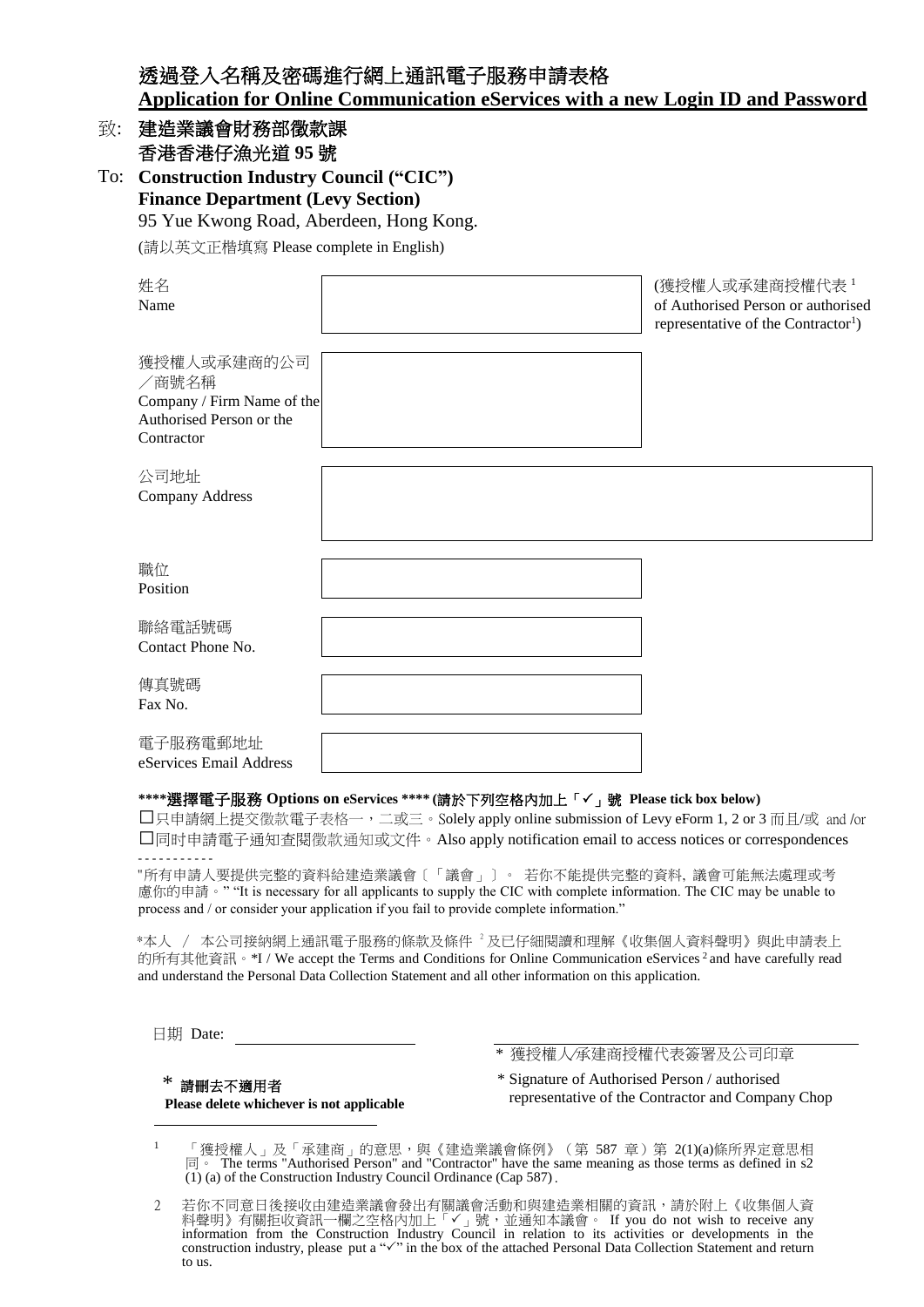#### **Personal Data Collection Statement**

- 1. The information you provide to the Construction Industry Council (the **CIC**), including any personal data as defined in the Personal Data (Privacy) Ordinance (the **Ordinance**), will be used solely for purposes related to the activities of the CIC.
- 2. To keep you informed of CIC activities and industry developments which may be of interest, the CIC would like to use your personal data, including your name, phone number and correspondence and email addresses, to update you in relation to training courses, trade testing, registration, events and other aspects of its work and the construction industry.
- 3. You are free to decide whether you wish to receive such information. If you choose not to do so, please put a tick in the box below.
- 4. You are also entitled to request access to and correction of any errors in your personal data. If you wish to do so please write to the CIC at 38/F, COS Centre, 56 Tsun Yip Street, Kwun Tong, Kowloon.
- $\Box$  I do not wish to receive any information from the CIC in relation to its activities or developments in the construction industry

### **《** 收集個人資料聲明》

- 1. 你向建造業議會〔「議會」〕所提供的資料, 包括《個人 資料〔私隱〕條例》所指的個人資料,只 會 用 於 相 關 議 會 之 活動。
- 2 . 為讓你得知最新的 議會活動 和 行 業 內發展情況, 議 會 將 使 用你的個人資料,包括你的姓名、電話號碼、郵寄和電郵 地 址 , 將 有關訓練 課 程 、測試、註冊、活動 項目、 議 會 工 作和建造業其他方面的最新資訊提供給你。
- 3. 你可選擇是否同意接收上述資訊。若不同意的話,請於下 列有關拒收資訊一欄之空格內加上「√」號。
- 4 . 你 有權要求查閱及 修正你的 個人資料 。 有關申請須以書面 向建造業議會提出,地址為九龍觀塘駿業街 56號中海日升中 心 3 8樓 。
- 本人不同意日後接收由建造業議會發出有關議會活動和與 建造業相關的資訊。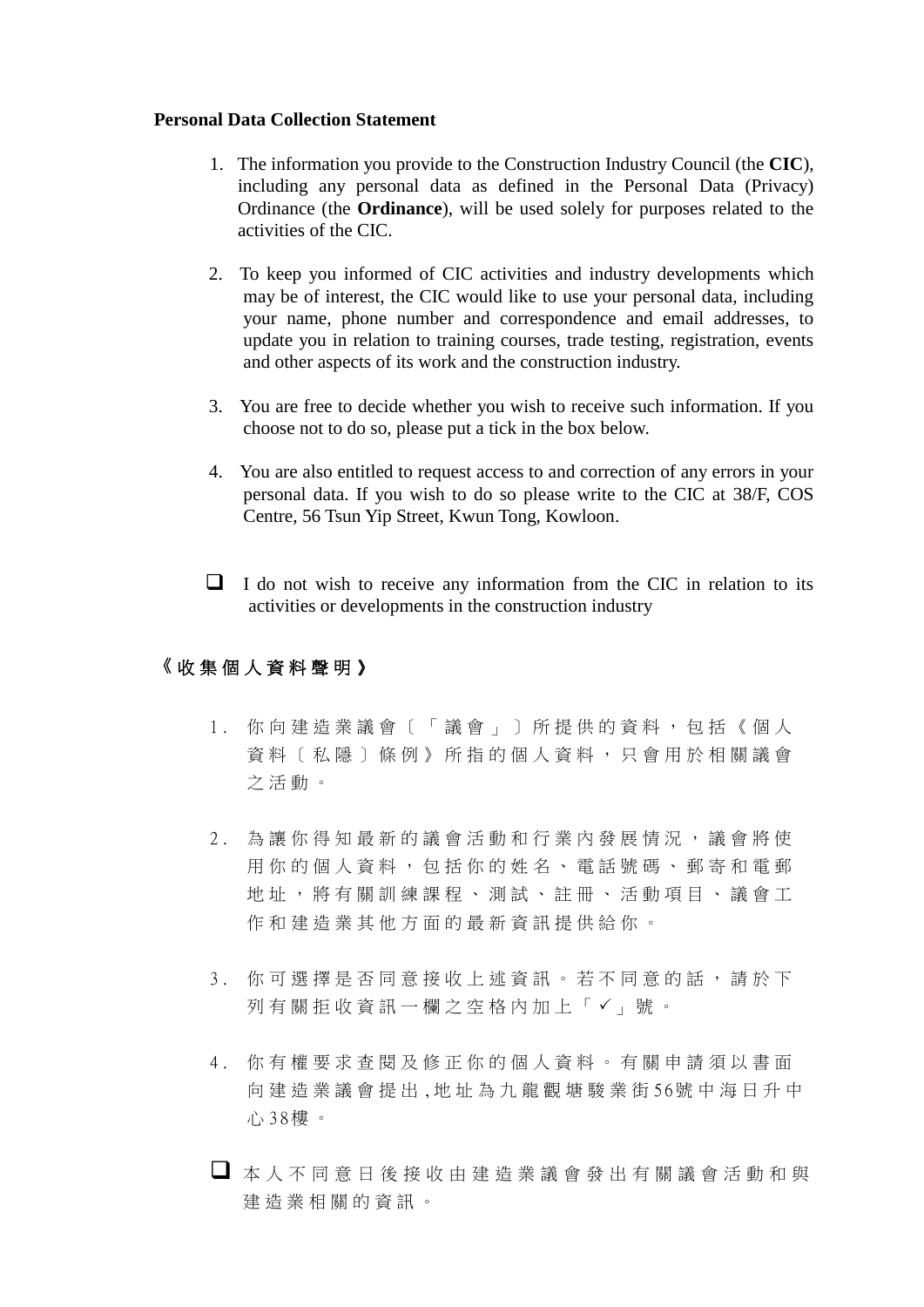# **Terms and Conditions for Online Communication eServices**

The Contractor or Authorised Person (whichever is applicable) must read these Terms and Conditions carefully before applying for or using the Online Communication eServices as described in paragraphs 7 to 9 below (the "e**Services**"). By registering to use the eServices using the form for "Application for Online Communication eServices with a new User ID and Password" (the "**Form**"), the Contractor or Authorised Person shall be deemed to have accepted and be bound by all these Terms and Conditions:

### **Use of the eServices**

- 1. The Form is only for the sole and exclusive use by the contractors and authorised persons who have submitted levy forms before.
- 2. Any other contractor and/or authorised person should apply for the eServices in writing and addressed to the Construction Industry Council (the "**Council**") Finance Department, Levy Section at 95 Yue Kwong Road, Aberdeen, Hong Kong, or fax to 2100 9339 or email to [levy@cic.hk](mailto:levy@cic.hk) . If assistance is required, please contact our Levy Section at 2100 9324.

# **Login ID and Password**

- 3. The Contractor or Authorised Person should enter the user identification code (the "**Login ID**") and the password provided by the Council for identifying the user for the purpose of using the eServices.
- 4. The Contractor or Authorised Person may change the Password at any time but the Login ID cannot be changed by the Contractor or Authorised Person.
- 5. The Contractor or Authorised Person shall be fully responsible for any accidental or unauthorised disclosure of the Login ID and/or the Password to any other person and shall bear the risks of the Login ID and/or the Password being used by unauthorised persons or for unauthorised purposes.
- 6. Upon notice or suspicion of the Login ID and/or the Password being disclosed to any unauthorised person or any unauthorised use of the eServices, the Contractor or Authorised Person shall notify the Council by telephone as soon as possible, and the Council may ask the Contractor or Authorised Person to confirm in writing and, until the Council's actual receipt of such notification, the Contractor or Authorised Person shall remain responsible for any and all use of the eServices by unauthorised persons or for unauthorised purposes.

# **Online Communication eServices**

7. Upon successful online registration to use the eServices, the Contractor or the Authorised Person may use its Login ID and Password provided by the Council to submit online as prescribed by the Council the following forms pursuant to the Construction Industry Council Ordinance (Cap. 587) (the "**CICO**"): Form 1 (Notice of Commencement of Construction Operations), Form 2 (Notice of Interim/Final Payment – for Contractor only) and Form 3 (Notice of Completion of Construction Operations).